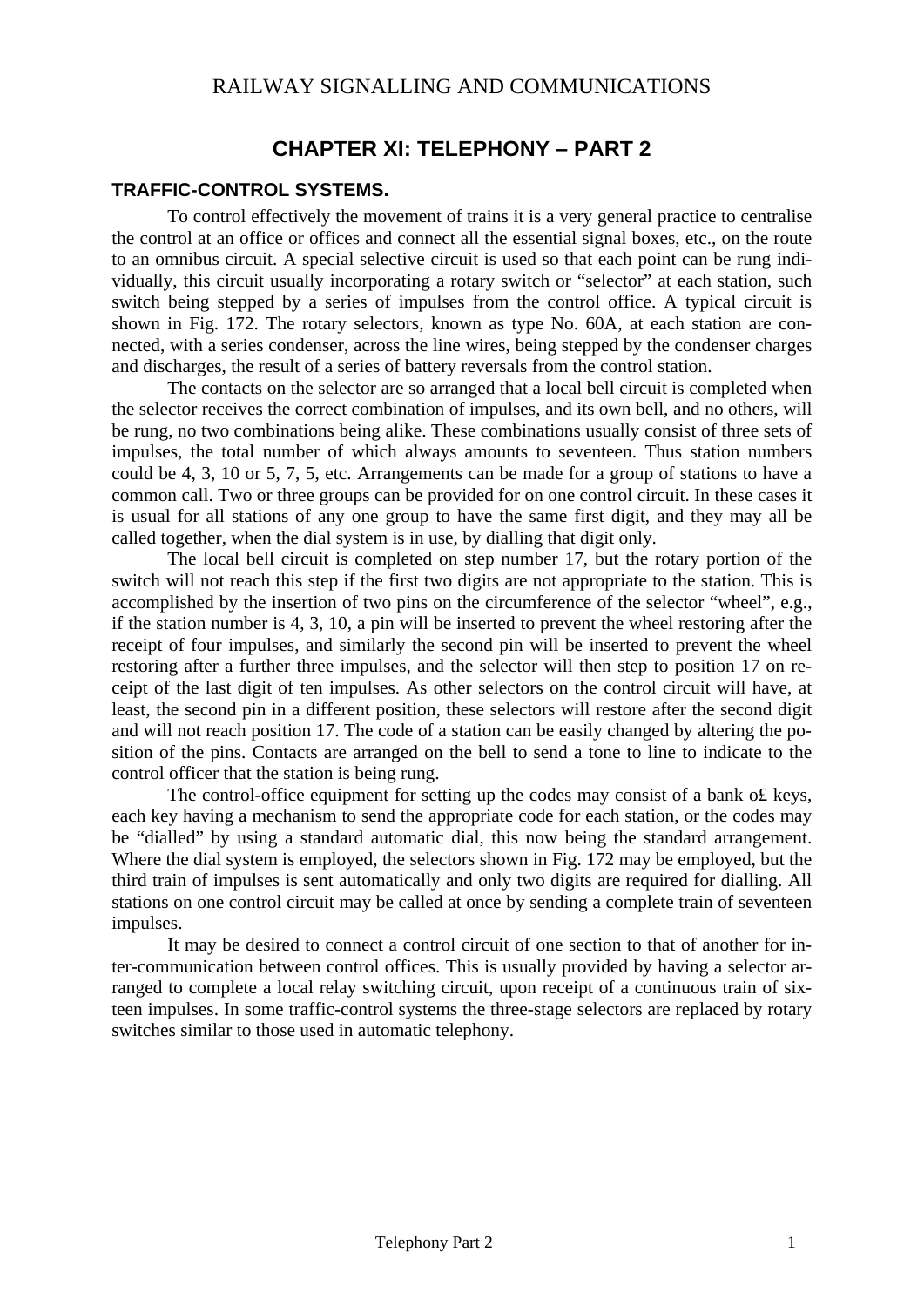

*FIG. 172. Selective Traffic Control Telephone System*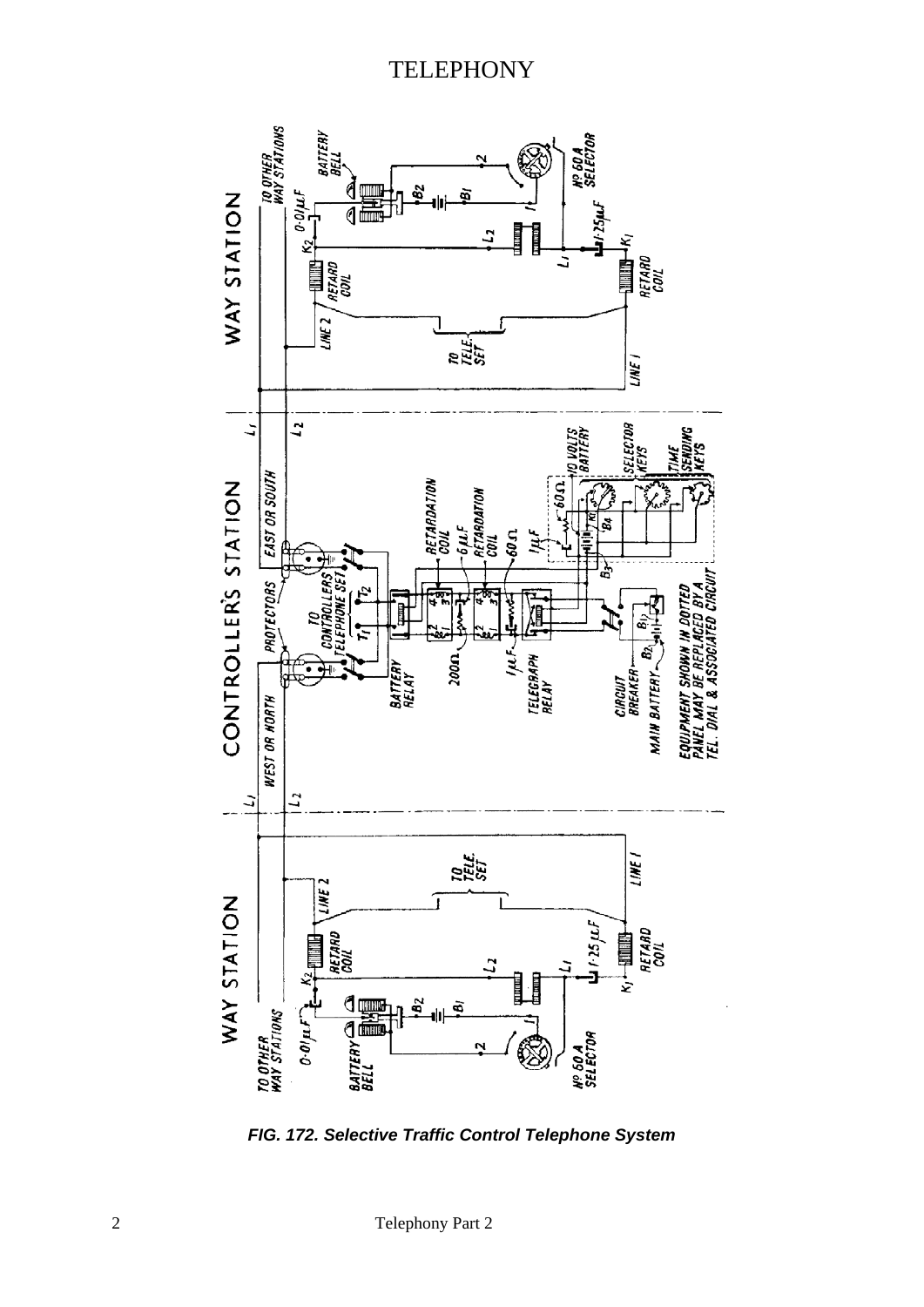### RAILWAY SIGNALLING AND COMMUNICATIONS

### **LINE WORK.**

In railway working the connecting lines are usually run on overhead-pole routes, terminating in a cable where entry is required to the exchange or telephone. The lines are carried on insulators mounted on the arms of the poles, and for good transmission the insulation resistance must be kept high, by renewing broken insulators, etc., and keeping the wires clear of trees or buildings. On long lines the resistance of the wires seriously weakens the transmitted currents, and heavier gauge wires are therefore used on these routes. On long lines trouble is also caused by inductive and capacity effects causing noisy and faint transmission and overhearing. In the case of the two pairs of wires run on one route, as in Fig. 173 (a), if the varying speech current in B is at the moment of consideration in the direction shown by the arrow, then the varying magnetic field surrounding this wire will induce an E.M.F. in C and D in the opposite direction. As C is closer to B than D, these E.M.F.s will be of different strength, e.g., higher in C than in D, and the current will therefore flow round the telephone circuits of C D, with consequent noise in the receivers. As the induced current will be of the same characteristics as the original current in B, overhearing will result. This effect is still further enhanced by the "capacity effect" shown in b. The wires being run parallel, they may be considered as the plates of a condenser. Therefore, if the voltage in B produces a negative charge on its surface, a similar but positive charge will be induced on C, which in turn will induce a negative charge on D. The charges on C and D, being opposite, will neutralise themselves via the telephone: circuits, with consequent noise and overhearing.

These effects can be largely overcome by crossing the wires, as in c ; the induced E.M.F.s are then in opposite direction in each half of C and D, as shown by the arrows, and therefore neutralise themselves in the line without travelling via the telephones. With several pairs of wires on one route, this crossing of wires has to be carefully planned, and a standard arrangement is employed to obviate interference as much as possible. This arrangement is shown in Fig. 174, the crossings usually being introduced by the fitting of four insulators at the cross-over points, as in Figs. 175 and 176.



*FIG. 173. Inductive and Capacity Effect.*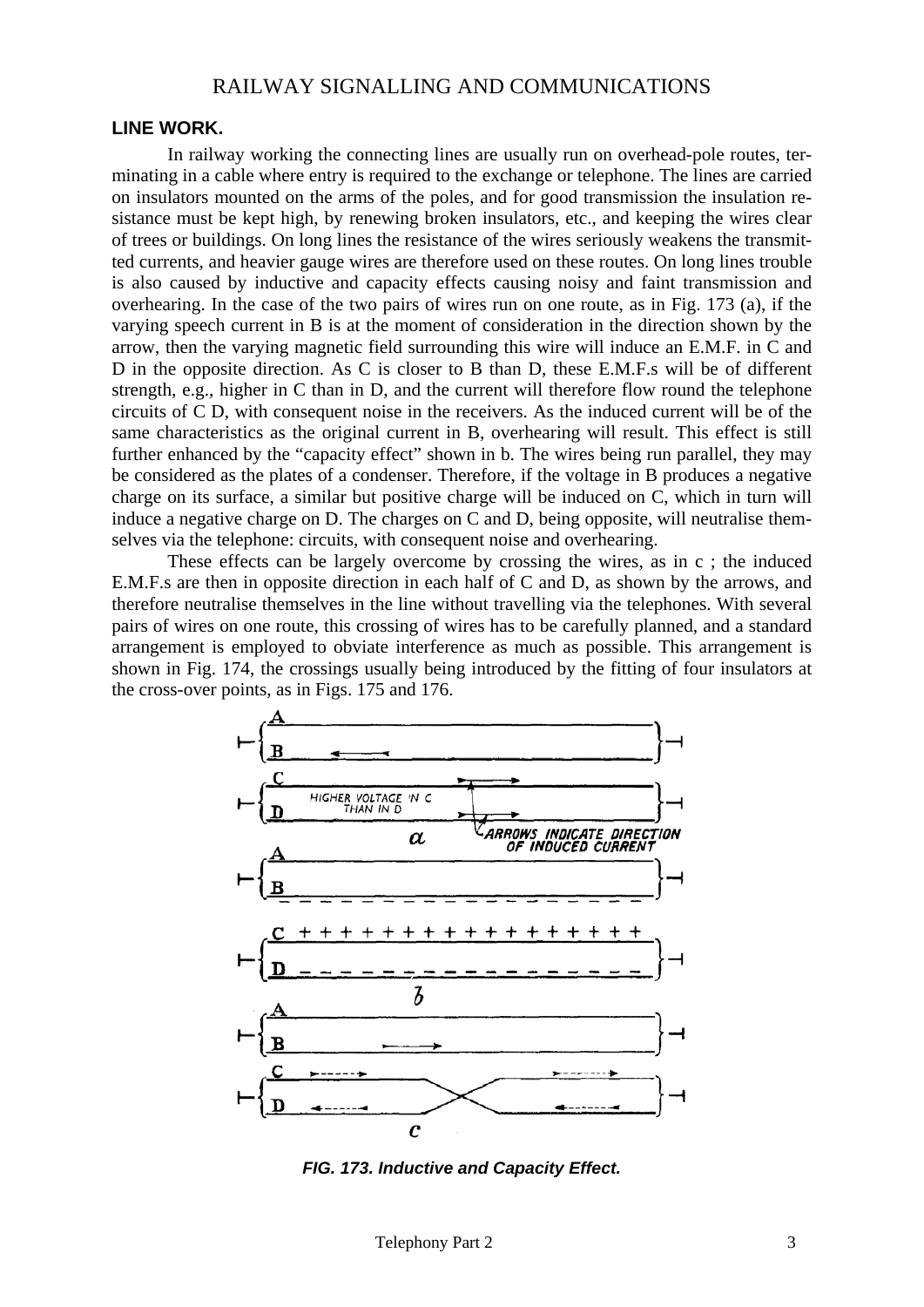On overhead routes protection has to be provided against the wires being struck by lightning or making accidental contact with power wires. The latter is provided for by terminating the line wires on fuses, usually designed to blow at 1 ampere. As a steady current of 0.5 ampere would not blow the fuse but would damage the apparatus, a further protection is provided by means of a "heat coil", fitted in each line wire circuit. This consists of a coil of wire C (Fig. 177) on a short metal tube T. The tube is held in position by a special soft solder to the centre pin P. The heat coil is provided with a cover D, and it is normally clipped between a pair of holding springs, serving also to make contact with the coil. A prolonged current of not less than 0.25 ampere will heat the coil sufficiently to melt the solder. Under the tension of the holding springs the tube T will move on the pin P sufficiently to open the spring contacts and disconnect the line. This type of heat coil is usually fitted at the exchange end of the line, the springs also serving as a convenient point for the insertion of a testing clip.



*FIG. 174 Transposition of Wires.*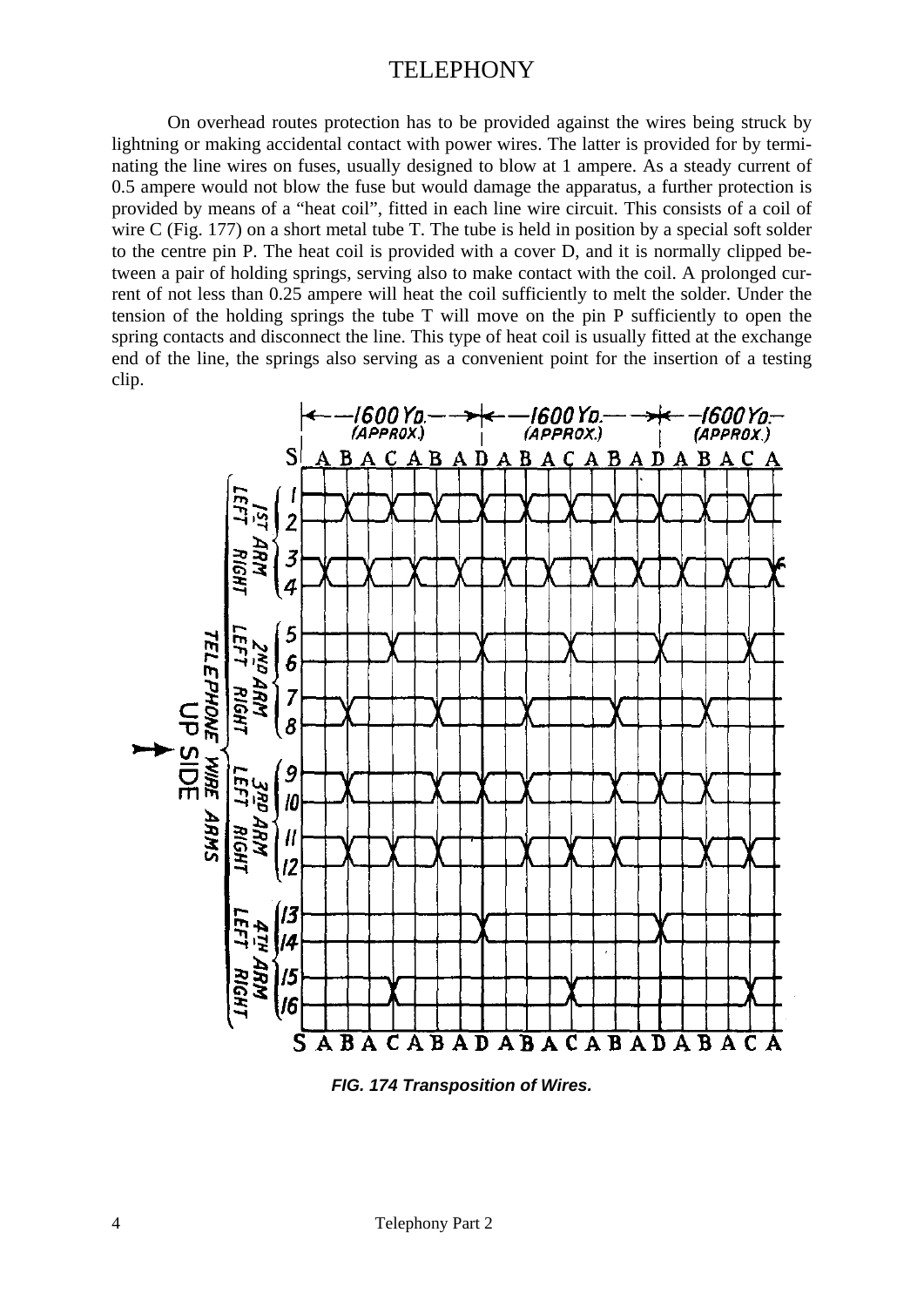RAILWAY SIGNALLING AND COMMUNICATIONS



*FIG. 175 Transposition Point.* 

For lightning protection an easy path to earth has to be provided for the extremely high voltages produced by a lightning flash. This is accomplished by providing a small air gap to earth across which the flash will easily jump. As the lightning discharge consists of alternating current it will take this path of least inductance to the alternative of the apparatus circuit, which usually presents a comparatively high inductance. The air gap is usually an arrangement similar to Fig. 178, consisting of two metal plates, one of which is connected to line and the other to earth. Earth wires leading from lightning arresters to earthing devices should be kept as short and straight as possible. The minimum size of copper conductor between earth plates and arresters should be 7/.029 in.



*FIG. 176.-Positions of Transposition Insulators.* 

A form of protector used in exchanges consists of two carbon or metal plates X1 and X2 (Fig. 179) separated by a mica plate R. Holes are drilled in the mica, thus producing a small air gap between the carbon plates. It is essential to keep these assemblies free from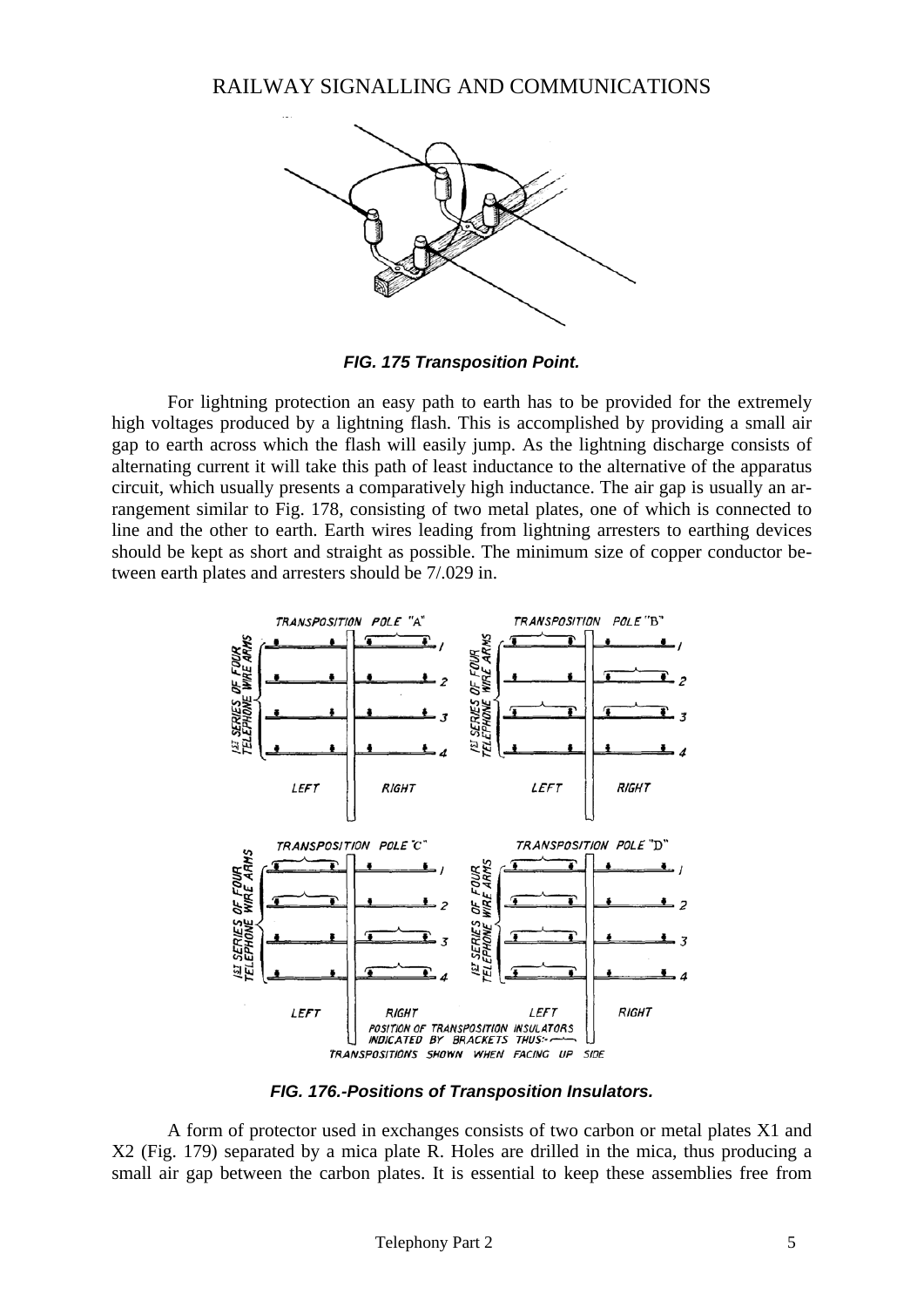dust, as a layer of dust across the carbons will lower the insulation of the line. Some presentday carbons are treated with a special varnish, the mica plate being then omitted.







*FIG. 178. Serrated* 



*Lightning Protector FIG. 180 Repeating Coil* 



*FIG. 179.-Carbon Protector and Heat Coils.* 

### **SUPERIMPOSING.**

The number of wires on a pole route being limited, and the cost of erection fairly high, it is economical to use one wire or pair for more than one connecting circuit. This, of course, must be achieved without mutual interference, and in simple circuits of this nature a repeating coil is usually incorporated. This consists essentially of four coils fitted upon a circular soft iron ring, as in Fig. 180. It will be seen that a pair of coils are wound together, and the ends are connected to numbered terminals. The normal action of the coil is that of a transformer, with a ratio of 1 : 1. It is very important to note that these numbered connections must be made as shown in Fig. 180, as incorrect wiring may cause inefficient operation of the circuit.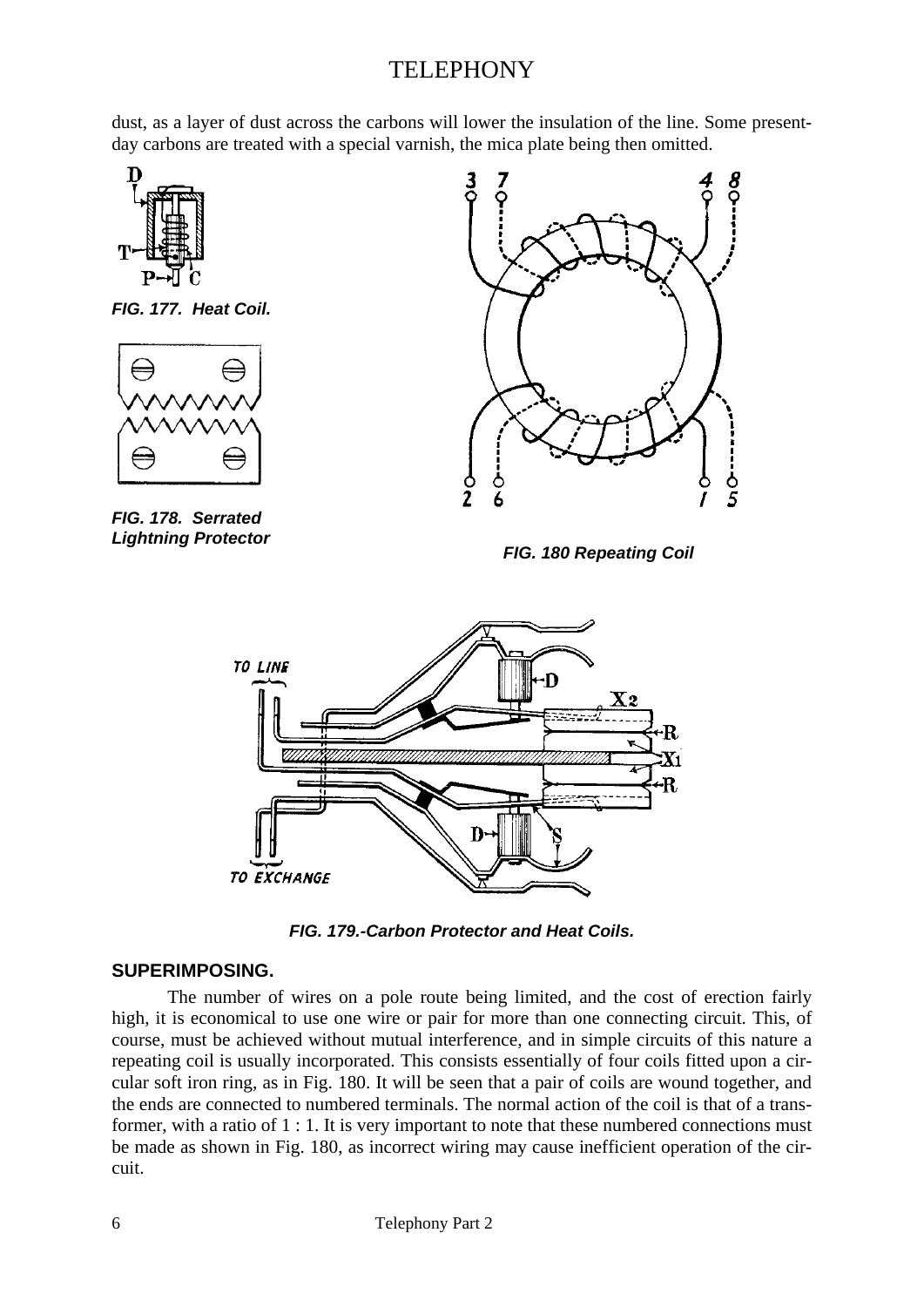### RAILWAY SIGNALLING AND COMMUNICATIONS

Considering now some applications of this device to superimposed circuits, the case of a telegraph circuit superimposed on a telephone circuit is shown in Fig. 181. The normal telephone speech is transmitted to line via the repeater coil R 1 and from the line to distant station at R2. The telegraph line is joined to the centre connections of the repeating coil, as shown, and the current in the telegraph circuit divides equally through the coils and line wires. There is thus no interference with the telephone circuit. It will be seen that the metallic telephone circuit forms one leg of the telegraph circuit, the current dividing equally at the centre of each repeating coil.



*FIG. 181.-Telegraph Superimposed on Telephone Circuit.* 



*FIG, 182 . -Two-wire "Phantom" Circuit.* 

If another superimposed circuit be provided on another pair of wires a two-wire "phantom" circuit, as shown in Fig. 182, becomes available, the diagram showing a telephone circuit superimposed on two physical circuits. It is possible to carry the system still further and superimpose a fourth circuit, with earth return, on circuit No. 3. For the successful operation of superimposed circuits the individual coils of the repeating coil must be well balanced and the line wires of the physical circuit must be of the same gauge and of similar material. Maintenance of good insulation is particularly important in the case of these circuits. It will be obvious that if there is a greater amount of leakage from one wire than from the other, telegraph currents will be different in each wire and thus cause the telegraph signals to be heard in the telephones.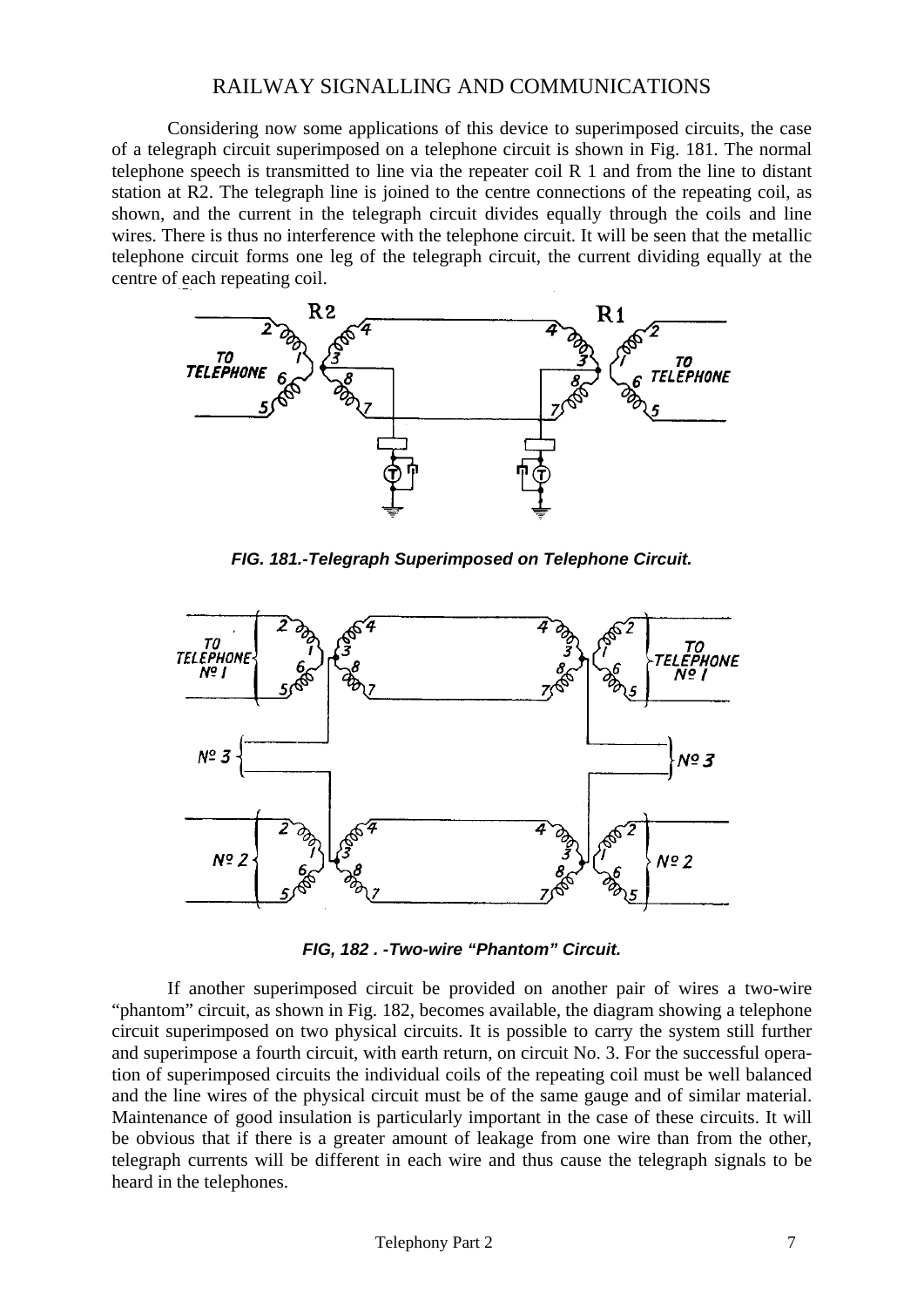#### **BUZZER TELEPHONES.**

Buzzer telephones employ a method of calling by emitting a buzzing sound from a hooter at the called station. The required calling current is produced by using the induction coil as a vibrator. Contacts are fitted on the end of the coil similar to the well-known "shocking" coil. Upon battery being supplied to the primary the contact is attracted and breaks the primary circuit, and an action is produced similar to a buzzer. The induced currents in the secondary are sent to line and actuate the receivers. Buzzer telephones are generally superimposed. It would, for example, not be possible to connect a battery ringing telephone to a signal repeater circuit, as both positive and negative battery polarities are required to operate the repeater. Buzzer currents, however, do not affect the repeater. Also, it is necessary to prevent current from the repeater battery leaking through the telephones, and this is arranged by inserting condensers between the latter and the line.



*FIG. 183.- Buzzer Telephone Circuit.* 

The buzzer current, being alternating, passes freely through these condensers if of suitable capacity, i.e., 0.5 to 2 mF. It is important that the contacts of vibrators be adjusted so that a clear musical note is produced, otherwise an early failure to operate is probable. Fig. 183 shows a buzzer telephone circuit. These telephones are frequently superimposed upon signal repeater circuits, as shown in Fig. 184.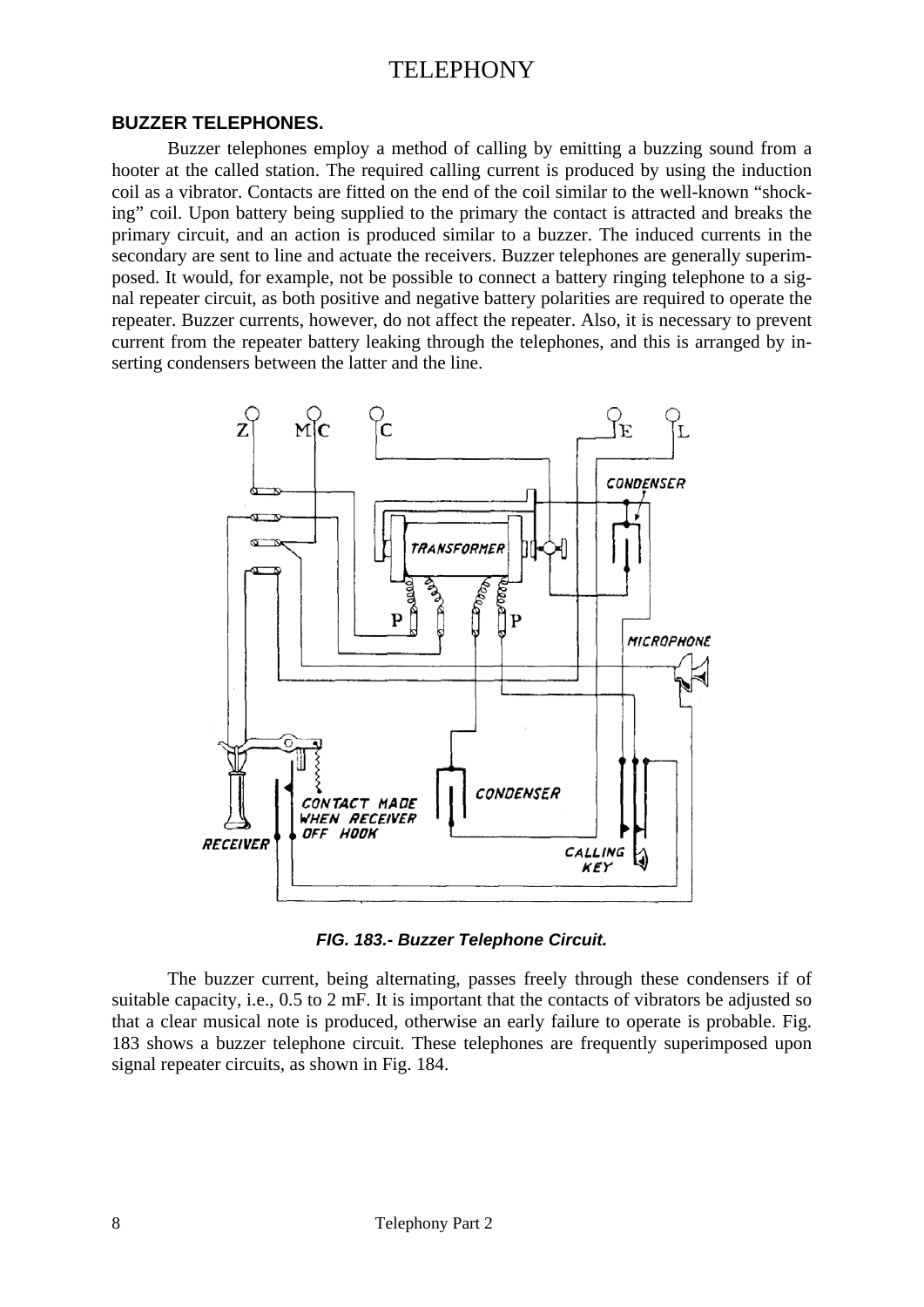

*FIG. 184. - Buzzer Telephone on Signal Repeater Circuit.* 

The choke coil C prevents the speech currents leaking to earth via the repeater battery, and the coil of the repeater indicator acts as a choke to prevent leakage at that end of the circuit. The condensers D prevent the direct current of the repeater circuit from passing through the telephones. Similarly a telephone may be superimposed on a block bell circuit, as shown in Fig. 185.



*Fig 185. – Telephone on Block Bell Circuit*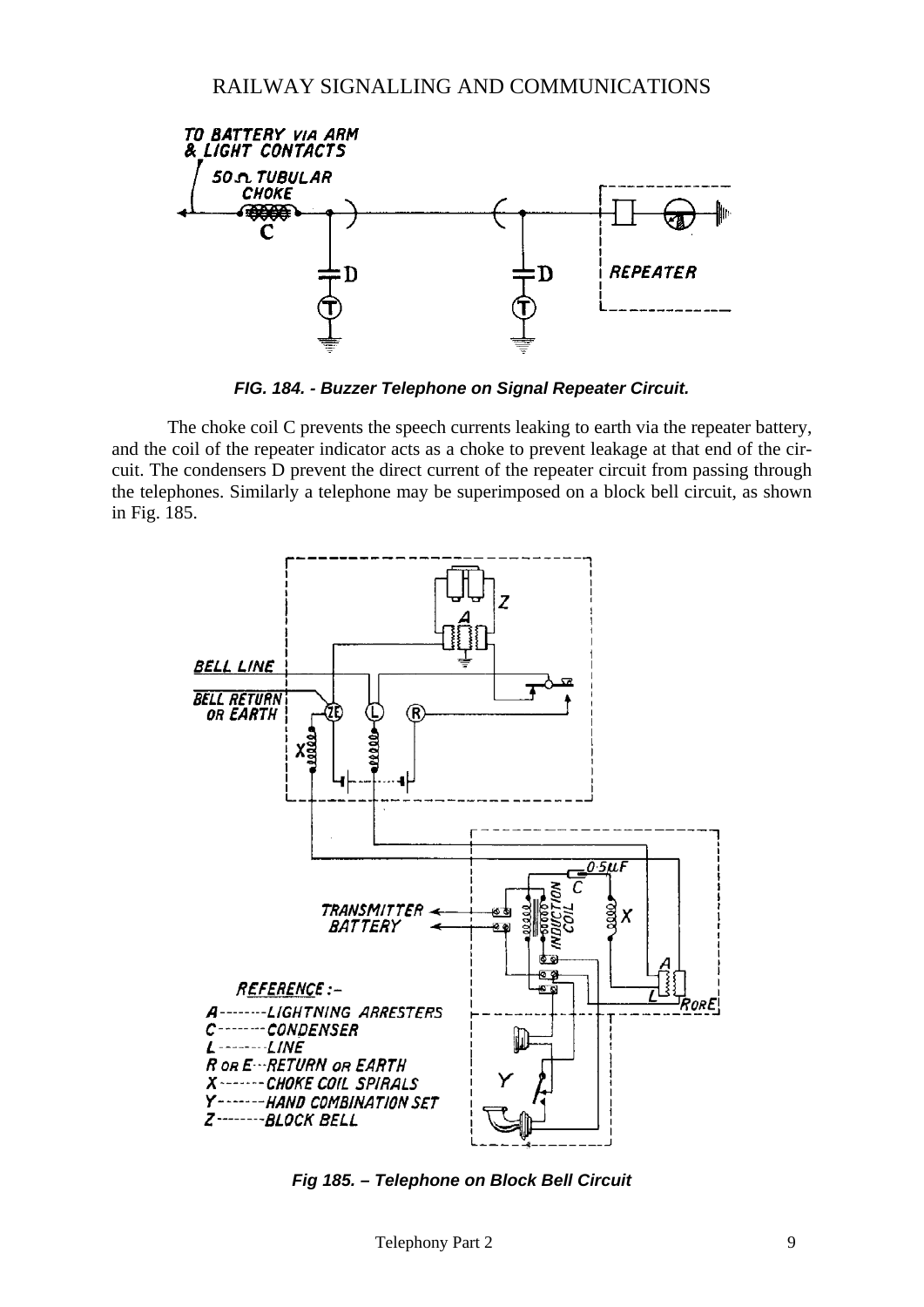#### **CARRIER TELEPHONY.**

Carrier telephony permits of two or more telephone conversations taking place simultaneously without mutual interference on a single pair of wires. Each conversation is said to be carried by a "channel"- to be exact, a "duplex" channel - because it transmits speech in both directions. The system is similar to wireless transmission, the channels operating on different wave-lengths or frequencies, a line wire instead of the ether being used to convey the electrical energy. Increasing use is being made by railways of this method of conveying speech, which permits of increasing the trunk telephone facilities at a much lower cost than could be done by running new lines. It also has the additional advantage of much improved speech efficiency, due to the fact that amplifiers are included in the apparatus to eliminate the effect of line losses. The circuits used in the apparatus are somewhat complicated, but the following description of general principles is included to give a general conception of the subject.

Normal speech currents have a frequency range, or band, as it is called, of approximately 300 to 2,800 cycles per sec. The average overhead line, however, is capable of transmitting much higher frequencies than 3,000 c.p.s. If, therefore, the speech band can be shifted for transmission purposes, to, say, 3,200 to 6,000 c.p.s., a channel can be provided in addition to the normal circuit. Similarly further channels can be transmitted by using still higher frequency bands. The maximum number on open lines in addition to the voice frequency channel is four. Experiments are in progress for transmitting up to possibly 400 channels over specially constructed cables.

For each telephone channel additional to the ordinary voice frequency channel a separate carrier frequency is generated, generally by means of a valve oscillator. Each carrier frequency is then modulated by the speech frequency, the resulting output from the modulator circuit being a complicated wave which contains three frequencies, viz., carrier frequency, carrier plus modulator frequency and carrier minus modulator frequency. If. for example, the carries frequency is 6,000 c.p.s. and the speech frequency at the moment happens to be 2,000 c.p.s., then the modulator output will consist of (1)  $6,000$  c.p.s., (2)  $6,000+2,000=8,000$  c.p.s., and (3)  $6,000-2,000=4,000$  c.p.s. Thus for a normal speech band of 300 to 3,000 c.p.s. the resulting bands from the modulator, in addition to the 6,000 c.p.s., will be (1) 6,000-(300 to 3,000)=5,700 to 3,000 c.p.s. (2)  $6,000+(300 \text{ to } 3,000)$  =6,300 to 9,000 c.p.s. These two bands are referred to as the lower and upper side bands respectively.

The modulator output is now transmitted to line, and at the receiving end demodulation takes place. The band of frequencies occupied, however, using the example above, would be from 3,000 to 9,000 c.p.s. - a band width of 6,000 c.p.s. It is found that each side band contains practically all the characteristics of the incoming speech, and therefore one side band only need be transmitted. The carrier frequency in modern installations is not transmitted, as it is found that less interference is experienced and much less power is required. It is therefore only necessary to transmit one side band, with a width of 2,800 c.p.s. The unwanted side band and carrier frequency are suppressed by means of filter circuits. A filter circuit consists of an arrangement of inductances and condensers with values such that heavy attenuation is given to all frequencies outside a particular band.

Referring now to Fig. 186, the audio frequencies incoming at A are passed through T to the modulator M. The filter circuit F1 then suppresses all but the required side band, which is passed to the valve amplifier Al, the output of which passes through filter F3 to line. A similar apparatus is fitted at the distant end, with the possible exception of the difference in oscillator frequencies, to be explained later.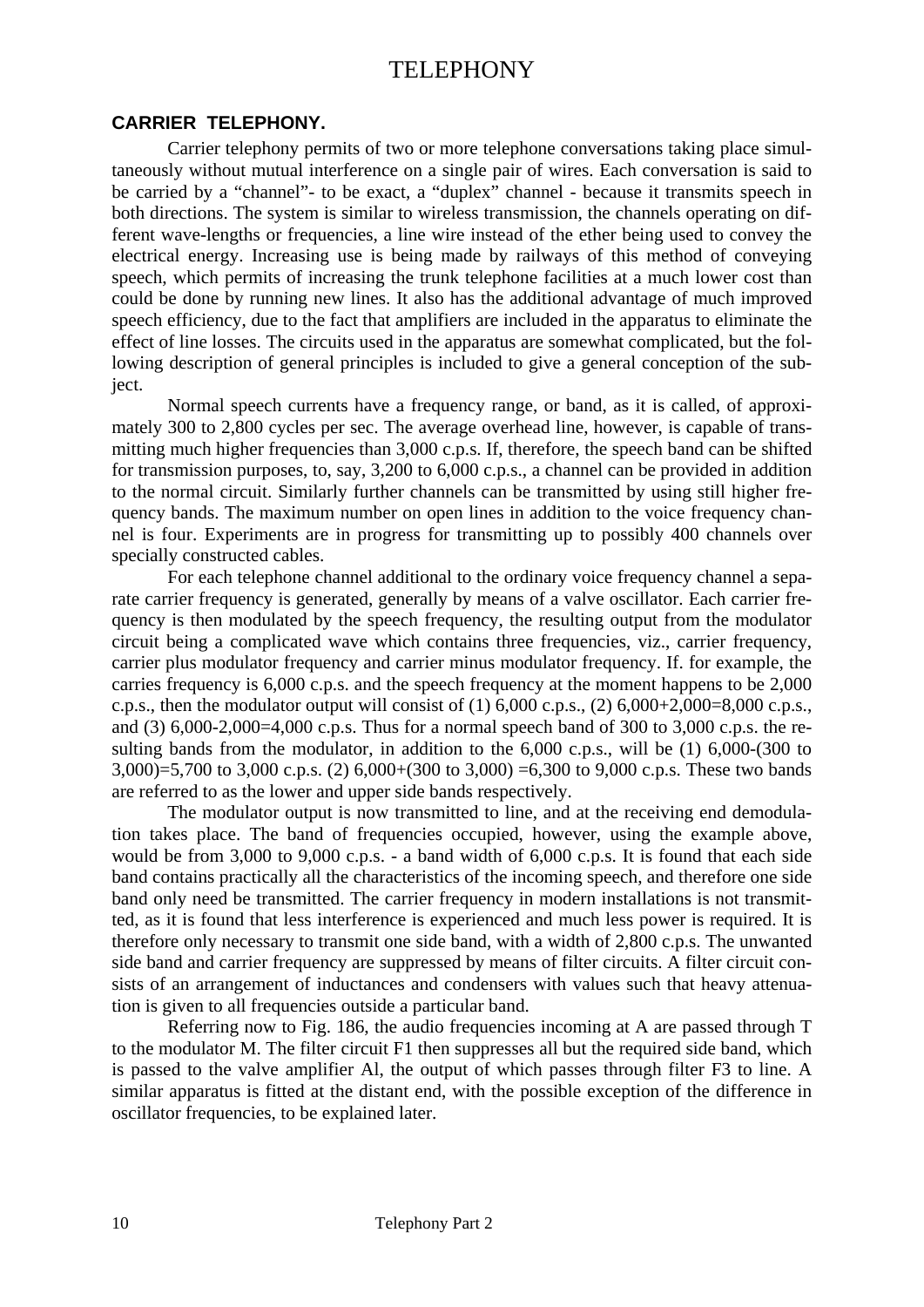

*FIG. 186.-Single Channel Carrier Circuit.* 

When a side band of frequencies is received from the line these pass the filter F3 to the receiving filter F2 and thence to the receiving amplifier A2. Filter F3 is a "high pass" filter, and will only pass frequencies above the normal audio circuit, whilst filter F5 is a "low pass" filter and will only pass those below, the combination thus serving to separate the carrier channel from the normal audio channel B.

In a "single" channel carrier system, the upper side band is sometimes employed for transmission in one direction and the lower side band for the other. Filter F2, therefore, is designed to pass only that side band required for reception. The output from the amplifier A2 is passed to the demodulator I), where the reverse action takes place to that in the modulator, the output being the audio frequencies and the carrier frequency. The audio frequencies only are passed through T to A by the action of the low pass filter F4. As the carrier is suppressed at the transmitter, it has to be re-supplied to the demodulator by an oscillator. Usually a different carrier frequency is used for transmitting and reception, one side band being used in each case. If a four-wire circuit is employed, two for sending and two for receiving, then the same frequency can be used in each direction for each channel.

The transmitting frequency at one. station will be the receiving frequency at the other, and therefore on a two-wire circuit the oscillator frequencies are reversed at one station. Additional channels, with associated modulators, demodulators, etc., and appropriate filters, can be applied to one line, each channel having a different carrier frequency. The transformer T, known as a hybrid coil, is designed to pass speech from A to the modulator, and from the demodulator to A, but not from the demodulator to the modulator.

Various methods are used for signalling over the channels. In one case the normal magneto ringing current of 17 c.p.s. is converted by a relay circuit to a frequency of, say, 500 c.p.s., this frequency being applied to the modulator for a comparatively long period. An alternative method is directly to lower or raise the oscillator output by 500 c.p.s. The receipt of either frequency by the demodulator at the distant end is to give an output of 500 c.p.s. and a proportion of the demodulated received current is taken to a valve rectifier. A relay is incorporated in the anode circuit of this rectifier, the grid circuit of the latter being arranged to give an excessive anode current upon the receipt of a 500-c.p.s. signal.